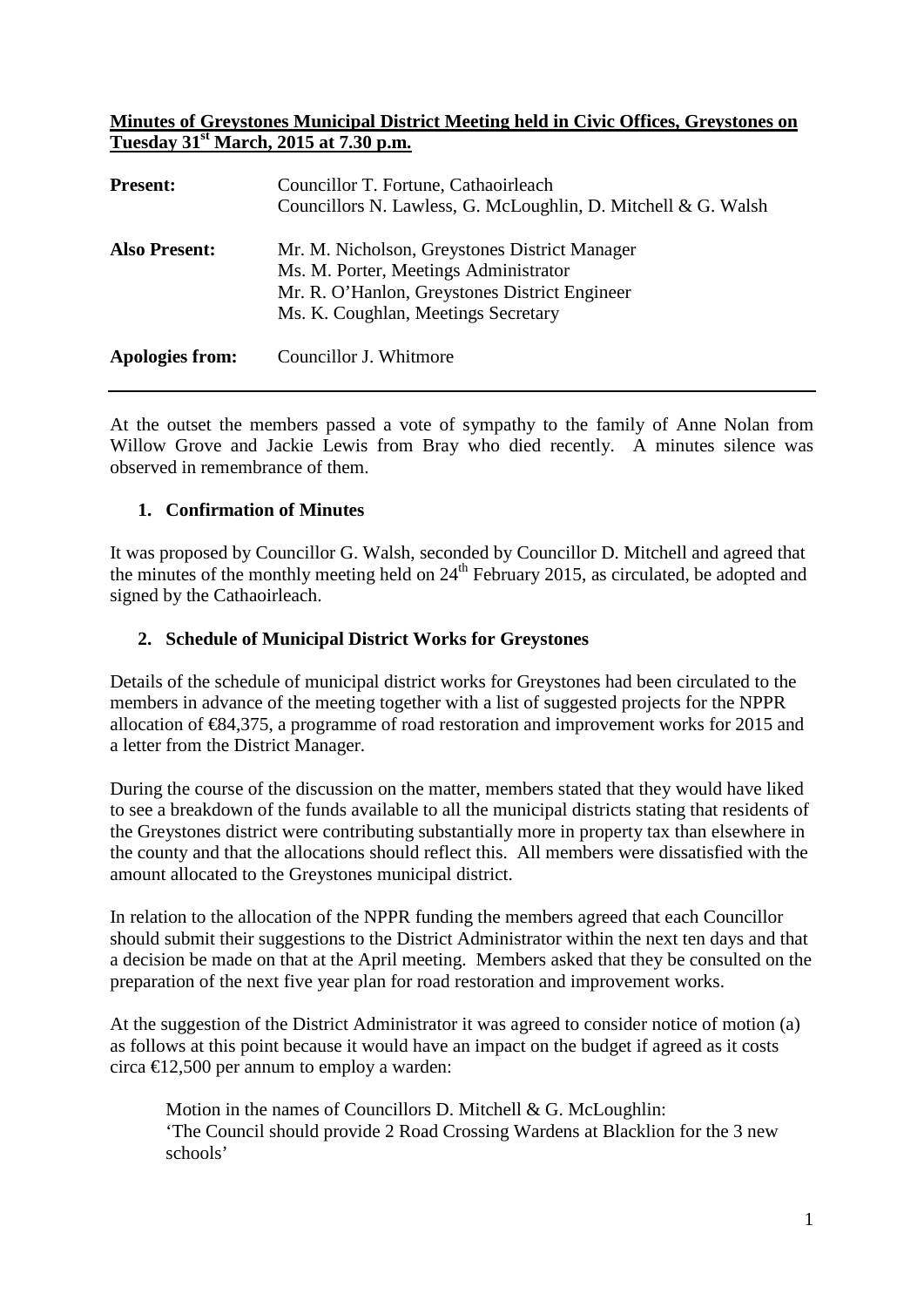The District Engineer informed the members that he would have reservations about the safety of a school warden at this location and in his opinion the employment of a warden would be hazardous having regard to the road width. He stated that conditions of the planning permission for the schools required a Traffic Management Plan involving the three schools that could not be fully assessed until the new school was opened and operating. He pointed out that the Planning Section of Wicklow County Council had written to the schools in this regard.

Following discussion it was agreed to assess the situation during the coming months and if deemed necessary to apply for sanction from the Department of the Environment to employ two School Wardens for this location and consider funding options for next year. In the interim it was suggested that the possibility of redeploying one of the existing School Wardens to this location be considered.

A vote was then taken on the schedule of municipal district works as presented and the members voted as follows: in favour – Councillors N. Lawless, G. McLoughlin, D. Mitchell & G. Walsh; against – Councillor T. Fortune.

It was agreed that  $\epsilon$ 5,500 be allocated to Greystones Tidy Towns,  $\epsilon$ 2,500 be allocated to Kilcoole Tidy Towns,  $\epsilon 2,000$  be allocated to Newcastle Tidy Towns,  $\epsilon 2,000$  be allocated to Delgany Tidy Towns and  $\bigoplus$ , 200 be allocated to the Greystones Rugby 7s from the Economic Development and Promotion budget of  $\epsilon$ 2,000. It was further agreed that circa  $\epsilon$ 1,200 be allocated to cover the shortfall in the cost of the St. Patrick's Day Parade from the Tourism Development and Promotion budget of €5,000.

## **3. Progress report on Greystones Harbour Development**

Ms. M. Porter circulated a progress report on the Greystones harbour development and read it to the members.

Following discussion on the report the members asked for more details on the specific options for landing and berthing facilities for local fishermen. They also asked that the mechanism for the proposed land transfers from the Special Purpose Vehicle (SPV) Company should stipulate that all public works in each phase should be completed before the next phase is released rather than in advance of the release of the final phase.

Members also asked for a plan of the clubhouse construction programme showing finishes, etc. as well as an update on progress on securing a new partner and timescale for works, etc. in advance of the April meeting.

Finally members nominated Councillors D. Mitchell and G. Walsh to represent the Greystones Municipal District as Directors on the SPV Company.

### **4. Report from Greystones District Engineer**

A progress report on NTA and Department of Transport projects as well as other works was circulated to the members and the District Engineer answered any queries from the members in relation to same.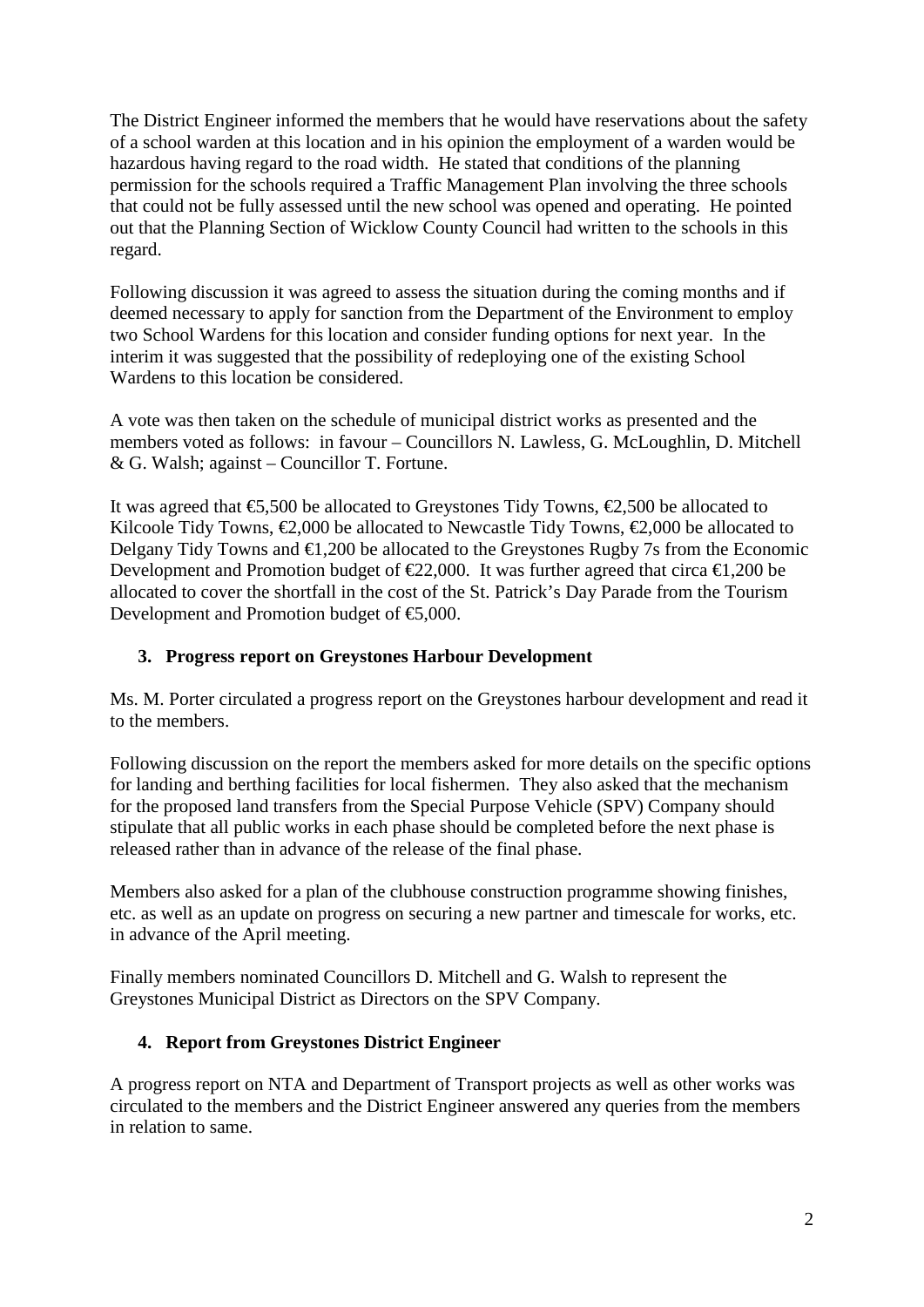Members asked that this report be emailed to them as well as the plans and submissions made in relation to the Delgany Village Improvement scheme.

The District Engineer informed the members that he had requested that the bus stop at Blacklion be stepped back as a condition of the McDonalds planning application if granted and that some minor works would be carried out at the junctions on St. Vincent Road.

Councillor D. Mitchell stated that the Burnaby Residents Association were very keen to keep the old granite kerbstones in place in the Burnaby.

## **5. Notices of Motion:**

(a) Motion in the names of Councillors D. Mitchell & G. McLoughlin: 'The Council should provide 2 Road Crossing Wardens at Blacklion for the 3 new schools'

This notice of motion had already been dealt with in conjunction with item 2 on the agenda.

(b) Motion in the name of Councillor G. Walsh:

"That this council look at the existing layout at the junction of Lower Green and Main Street, Kilcoole. Residents of Lower Green have been experiencing difficulty exiting onto Main Street safely due to vehicles being parked there both legally and illegally in both directions, close to the junction."

The District Engineer informed the members that the four parking spaces at this junction were put in place, following a lot of public consultation and representations, as part of the Main Street improvement works carried out in recent years. He stated that any proposal to remove parking spaces to improve visibility at the junction would have to include all four spaces from a technical point of view and would require further public consultation as it would have an impact on both residential and commercial premises in the vicinity.

### **6. Correspondence**

- 1. The District Administrator referred to correspondence circulated from the Bray Area Partnership and following discussion it was agreed to invite representatives from the Group to attend the May monthly meeting. It was further agreed to start the May meeting at 7.00 p.m. Members asked that the Group be requested to include proposals for funding in their presentation and to submit details of projects undertaken in Bray in the past two years so that they could get a feel for what the Partnership is about.
- 2. The District Administrator informed the members that it was hoped to introduce Pay Parking by Phone in Greystones in early May and she enquired if they would like the operator to give a presentation on the details at the April meeting. This was agreed.
- 3. The District Administrator informed the members of a 'Wings for Life' event that would take place in the district on  $3<sup>rd</sup>$  May in aid of spinal cord injury research.
- 4. The District Administrator informed the members of a request from the Wicklow Pride Group to purchase and display flags in the area and to paint a pedestrian crossing in rainbow colours to mark Wicklow Pride Day that will take place in Arklow